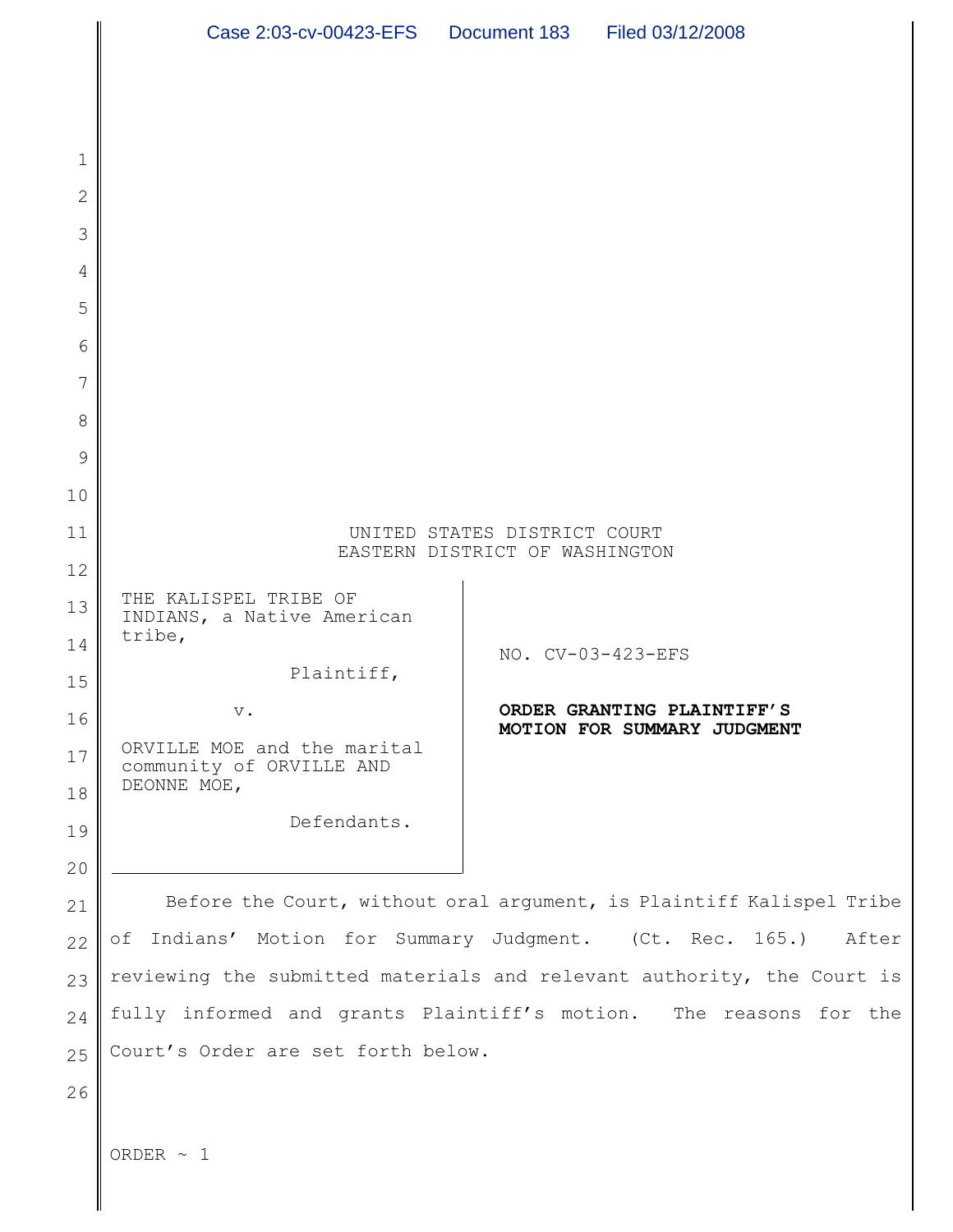#### **I. Background**

2 3 The following facts are set forth in a light most favorable to Defendants:

4 5 6 7 8 9 10 11 12 13 14 On September 19, 1994, Plaintiff entered into a written Joint Venture Agreement with Spokane Raceway Park, Inc. ("SRP") to develop certain real property in Airway Heights, Washington. (Ct. Rec. 166-2, Ex. 2.) In connection with the agreement, SRP, the managing partner of Washington Motorsports LTD., gift deeded forty (40) acres of real estate to the United States in trust for Plaintiff. (Ct. Rec. 166-2, Ex. 1.) A governing board - the Joint Venture Board - was created in connection with the joint venture. (Ct. Rec. 166-2, Ex. 2.) Plaintiff was responsible for compensating its board members, and SRP was responsible for compensating its board members. (Ct. Rec. 166-3, Ex. 4 at 3.)

15 16 17 18 19 20 21 In October 2003, relations between Plaintiff and SRP deteriorated when Defendant Orville Moe threatened to damage Plaintiff's Northern Quest Casino property. (Ct. Rec. 1.) This deterioration culminated in the Court issuing a Preliminary Injunction against SRP, Defendants, and others. (Ct. Rec. 14.) Based on stipulations of the parties following mediation, the Court dismissed several claims and parties in this matter on August 16 and September 10, 2007. (Ct. Recs. 157 & 161.)

22 23 24 The claims between Plaintiff and Defendants were not dismissed. Plaintiff now moves for summary judgment on Defendants' permissive counterclaims. (Ct. Rec. 165.)

25

1

26

ORDER  $\sim$  2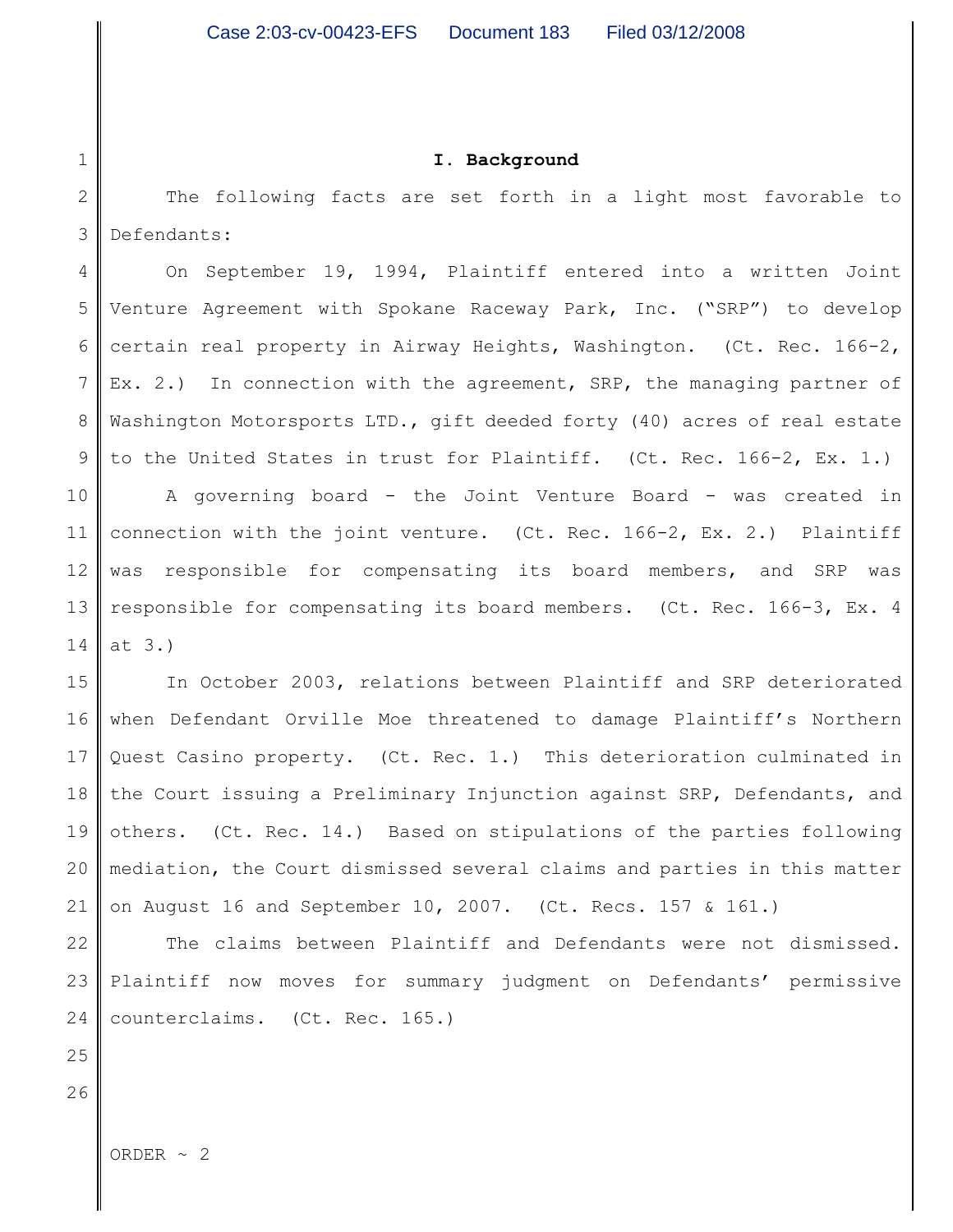#### **II. Discussion**

#### 2 **A. Summary Judgment Standard**

1

3 4 5 6 7 8 9 10 11 12 13 14 15 16 17 18 19 20 Summary judgment is appropriate if the "pleadings, depositions, answers to interrogatories, and admissions on file, together with the affidavits, if any, show that there is no genuine issue as to any material fact and that the moving party is entitled to judgment as a matter of law." FED. R. CIV. P. 56(c). Once a party has moved for summary judgment, the opposing party must point to specific facts establishing that there is a genuine issue for trial. *Celotex Corp. v. Catrett,* 477 U.S. 317, 324 (1986). If the nonmoving party fails to make such a showing for any of the elements essential to its case for which it bears the burden of proof, the trial court should grant the summary judgment motion. *Id.* at 322. "When the moving party has carried its burden of [showing that it is entitled to judgment as a matter of law], its opponent must do more than show that there is some metaphysical doubt as to material facts. In the language of [Rule 56], the nonmoving party must come forward with 'specific facts showing that there is a *genuine issue for trial.*'" *Matsushita Elec. Indus. Co. v. Zenith Radio Corp.,* 475 U.S. 574, 586-87 (1986) (citations omitted) (emphasis in original opinion).

21 22 23 24 25 26 When considering a motion for summary judgment, a court should not weigh the evidence or assess credibility; instead, "the evidence of the non-movant is to be believed, and all justifiable inferences are to be drawn in his favor." *Anderson v. Liberty Lobby, Inc.,* 477 U.S. 242, 255 (1986). This does not mean that a court will accept as true assertions made by the non-moving party that are flatly contradicted by the record.

ORDER ~ 3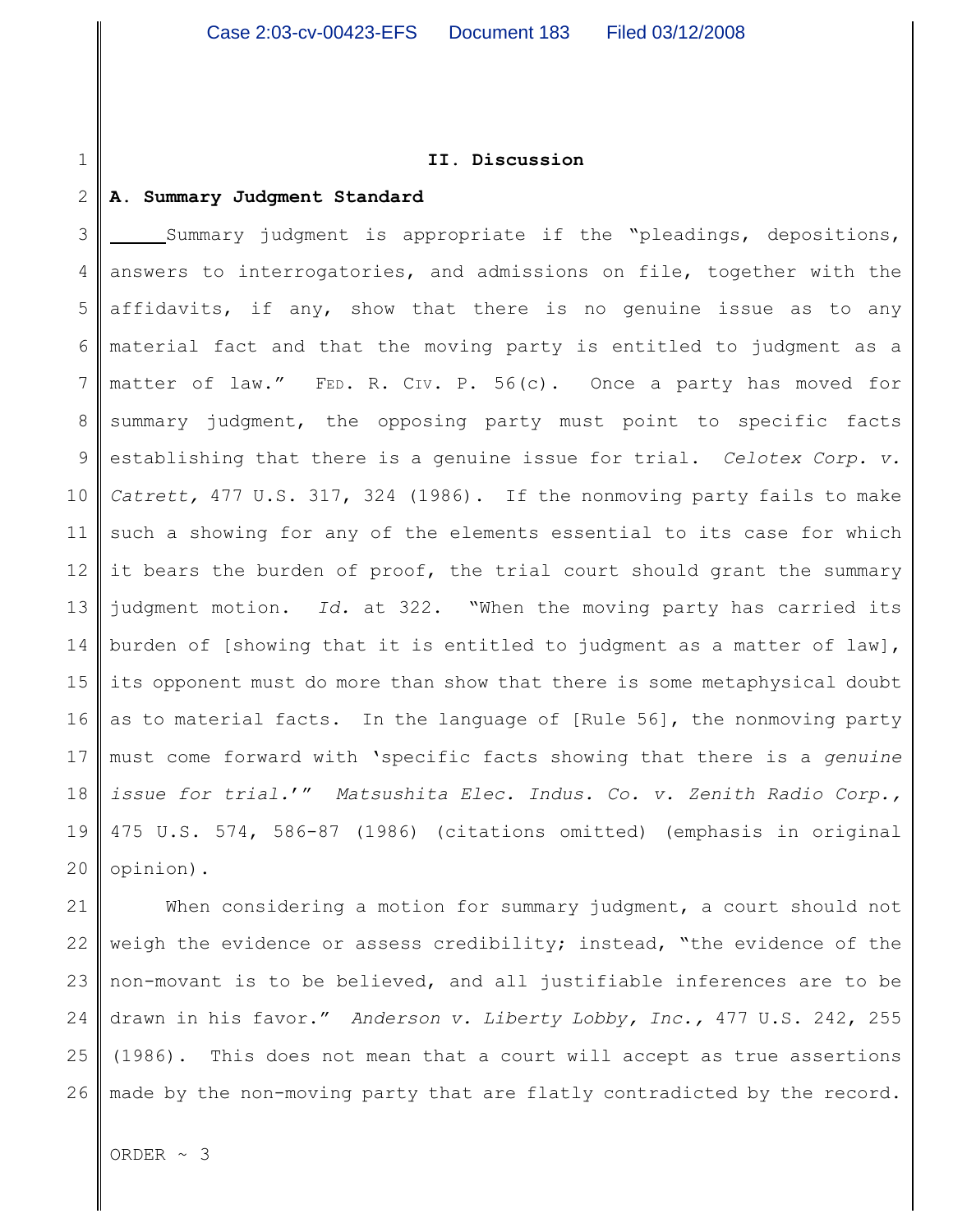1 2 3 4 5 *See Scott v. Harris,* 127 S. Ct. 1769, 1776 (2007) ("When opposing parties tell two different stories, one of which is blatantly contradicted by the record, so that no reasonable jury could believe it, a court should not adopt that version of the facts for purposes of ruling on a motion for summary judgment.").

6 7 8 9 10 11 12 13 14 Defendants assert three identifiable counterclaims against Plaintiff. (Ct. Rec. 51 at  $13-15$ .)<sup>1</sup> They are as follows: First, Plaintiff allegedly failed to compensate Defendant Orville Moe for his role on the Joint Venture Board. *Id.* at 15. Second, Plaintiff allegedly made disparaging comments about Defendant Orville Moe that injured his business reputation. *Id.* And third, Plaintiff allegedly interfered with Defendant Orville Moe's "right to engage in economic relations with third parties." *Id.* Before each permissive counterclaim can be considered, however, it is necessary to address sovereign immunity.

15

### **1. Sovereign Immunity**

16 17 18 19 20 Plaintiff asserts that Defendants' permissive counterclaims are barred by the doctrine of tribal sovereign immunity. (Ct. Rec. 165 at 7.) Defendants respond that Plaintiff waived its sovereign immunity in several ways, including by entering into the Joint Venture Agreement. (Ct. Rec. 181 at 2.)

21

22

23 24

25

26

 $1$ It is difficult to discern from the Answer what counterclaims Defendants asserted against Plaintiff. The counterclaims are not specifically delineated and are set forth in narrative format over several paragraphs.

ORDER  $\sim$  4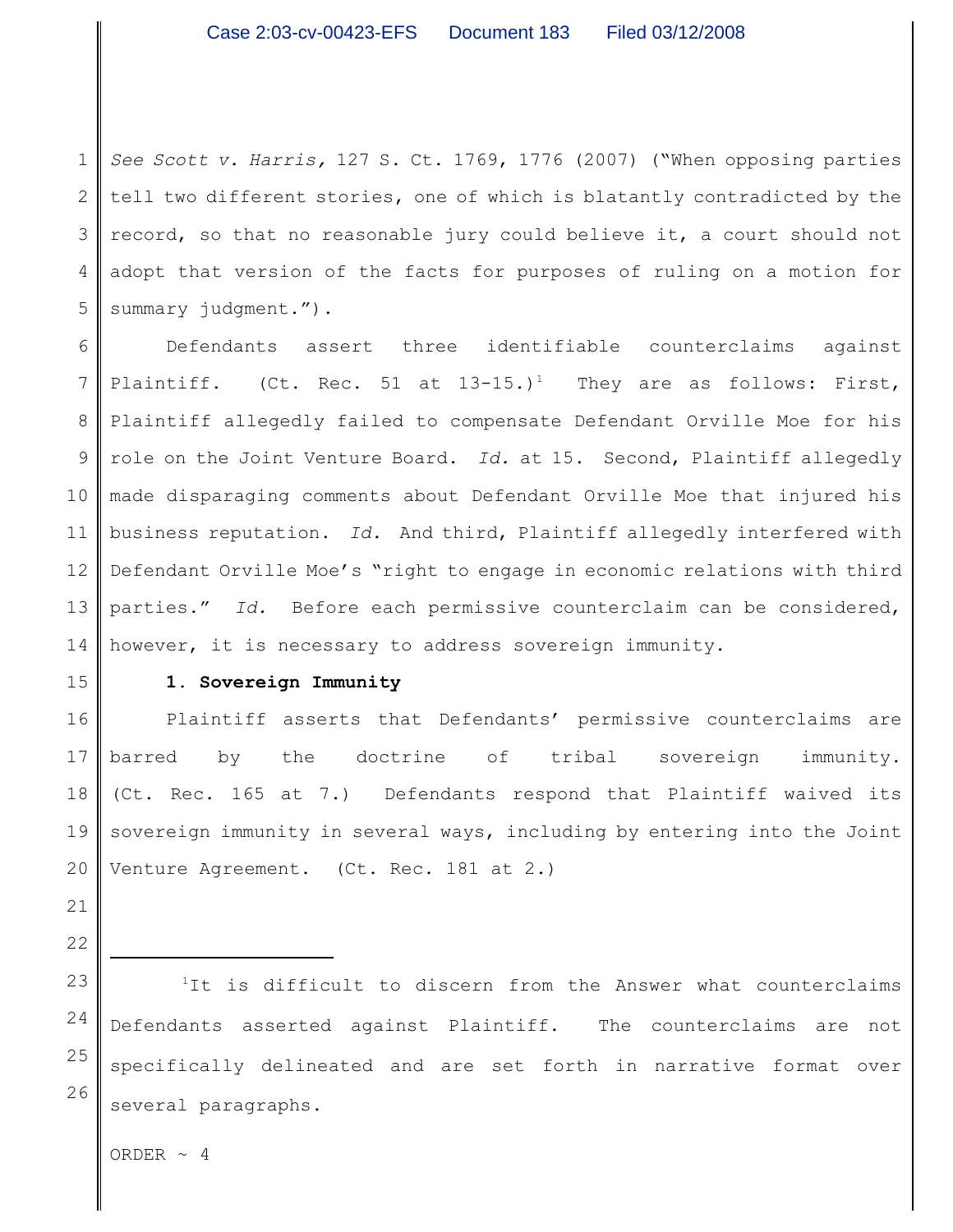1 2 3 4 5 6 Tribes enjoy immunity from unconsented suits and consent, if any, must be unequivocally indicated. *United States v. Oregon,* 657 F.2d 1009, 1012 (9th Cir. 1981); *Squaxin Island Tribe v. Washington,* 781 F.2d 715, 723 (9th Cir. 1986). A tribe does not waive sovereign immunity when it files a complaint for injunctive relief. *Squaxin Island Tribe,* 781 F.2d at 723.

7 8 9 Here, Defendants' permissive counterclaims are barred by the doctrine of tribal sovereign immunity. Plaintiff did unequivocally waived its sovereign rights to a limited degree in Section 10 of the Joint Venture Agreement, which provides:

The Kalispel Tribe agrees to a limited waiver of their sovereign rights. Said waiver shall be limited to such actions that arise through this agreement or it's [sic] breach. Any collection on a judgment against the Tribe is limited to the proceeds of such insurance policies as are set forth in Section 7 herein or in the event that there is no coverage or adequate coverage under the value of the Venture or outside of coverage, then an amount equal to the policy limits or an agreed amount by both parties based on an appraisal by both business and land appraisers or an amount agreed to by both parties. In no event will a decision against the Tribe subject Tribal trust lands or proceeds from those lands to be a party of a judgment.

(Ct. Rec. 166-2, Ex. 2 at 5.) This waiver, however, does not apply to Defendants for two reasons. First, Defendants are not a party to the Joint Venture Agreement. As set forth in the preamble, the Joint Venture Agreement was a contract between Plaintiff and SRP and did not include Defendants. (Ct. Rec. 166-2, Ex. 2 at 1.) While Defendant Orville Moe did sign the Joint Venture Agreement, he did so only in his official capacity as SRP's president. *See id*. at 5.<sup>2</sup>

 $P^2$ Because Defendants were not a party to the Joint Venture Agreement,

ORDER  $\sim$  5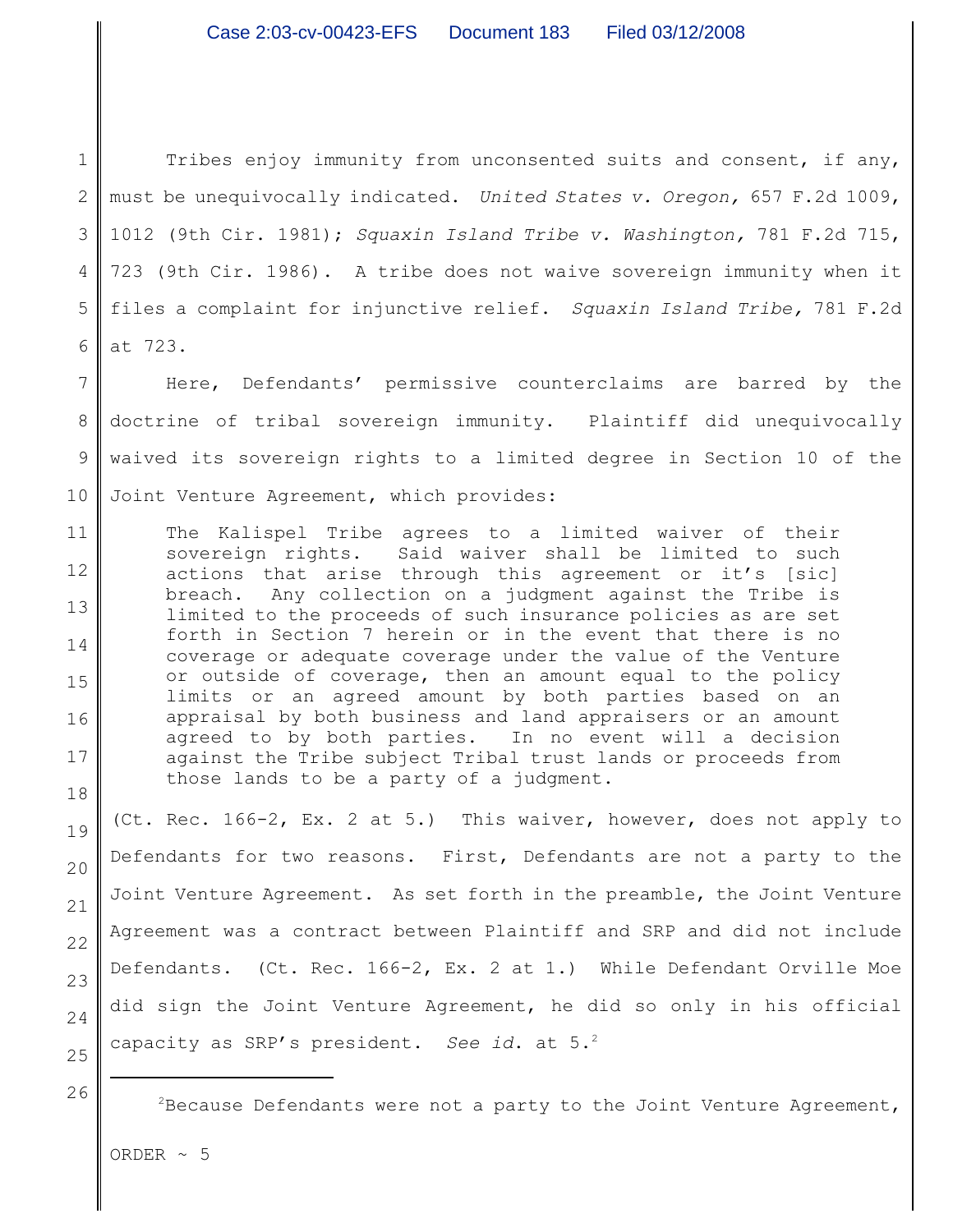1 2 3 4 Second, two of Defendants' three counterclaims - defamation and tortious interference - are unrelated to the Joint Venture Agreement. Even if Defendants were a party to the Joint Venture Agreement, tribal sovereign immunity would not be waived as to those permissive counterclaims.

5 6 7 8 9 10 11 12 13 14 15 16 17 Defendants' cited authority that Plaintiff unequivocally waived its sovereign immunity is not persuasive. *United States v. Oregon* is distinguishable because there the Ninth Circuit held that a tribe deliberately intervening into a lawsuit concedes sovereign immunity - an issue not relevant to the present matter. 657 F.2d at 1012. Defendants also cite *Berry v. Asarco, Inc.,* 439 F.3d 636 (10th Cir. 2006), for the proposition that damage counterclaims arising from the same transaction waive tribal sovereign immunity. (Ct. Rec. 181 at 16.) Not so. In *Berry,* the Tenth Circuit held that, when Indian tribes file suit, they waive immunity as to counterclaims that sound in recoupment. 439 F.3d at 643. Claims in recoupment arise out of the same transaction or occurrence, seek the same kind of relief as the plaintiff, and do not seek an amount in excess of that sought by the plaintiff. *Id.*

18 19 20 21 22 Here, Plaintiff's Amended Complaint (Ct. Rec. 15) contained three causes of action: 1) injunctive relief; 2) declaratory judgment quieting title; and 3) trespass. Defendants' compensation, defamation, and tortious interference permissive counterclaims do not arise out of the same transaction or occurrence and do not seek the same kind of relief

23

24 25 26 their estoppel argument that Plaintiff asserted and lost the tribal sovereign immunity issue against SRP on identical facts in Spokane County Superior Court is not persuasive. *See* Ct. Rec. 181 at 15.

ORDER  $\sim 6$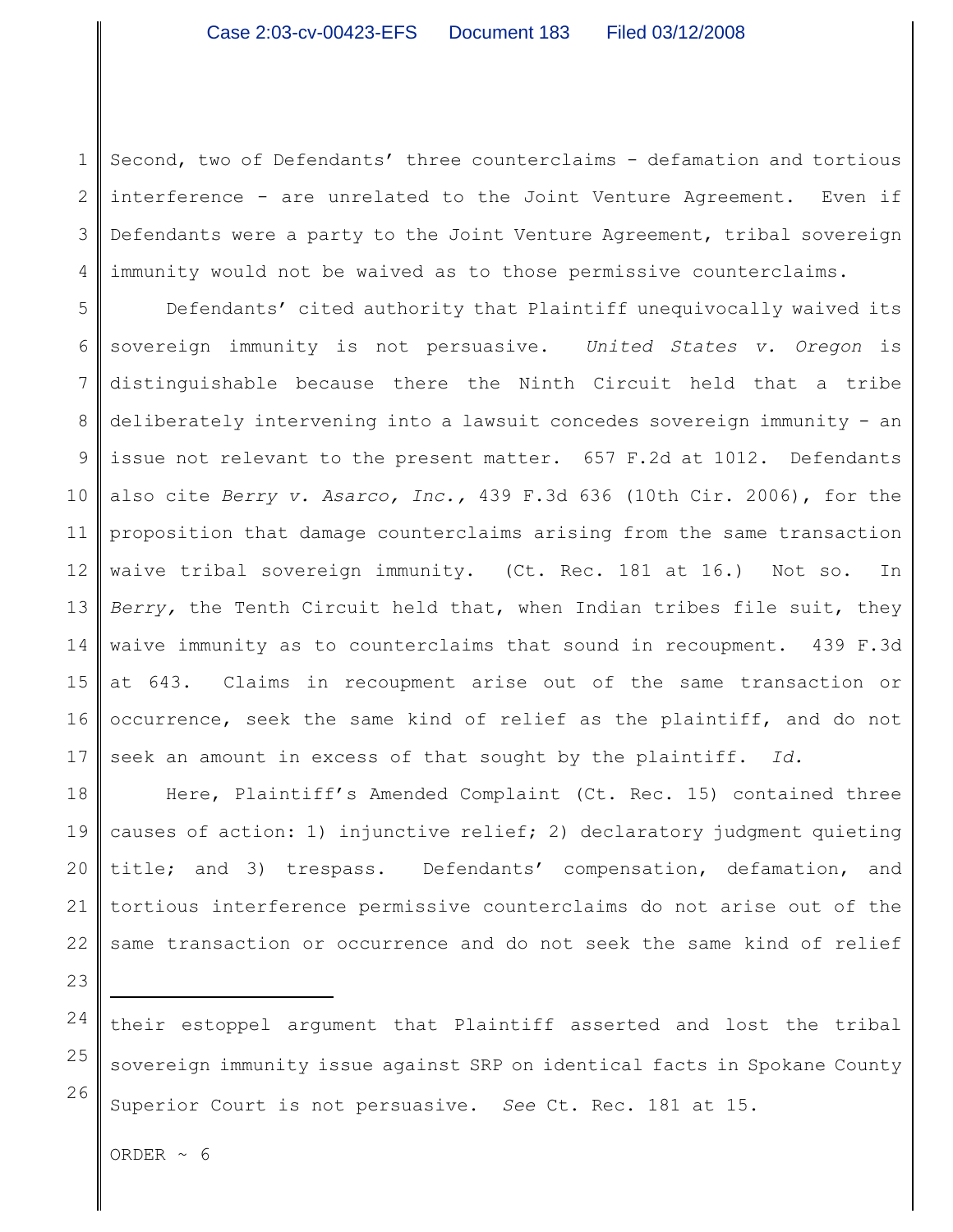1 2 3 4 5 6 7 8 as Plaintiff. Moreover, *Squaxin Island Tribe* is the applicable controlling authority; there, the Ninth Circuit stated that counterclaims in response to an Indian tribe's preliminary injunction are barred by sovereign immunity. 781 F.2d at 723. So even when viewing the evidence in the light most favorable to Defendants, and drawing all appropriate inferences, there is no evidence to indicate that Plaintiff unequivocally waived tribal sovereign immunity with respect to Defendants' permissive counterclaims.<sup>3</sup>

## **2. "Compensation" Counterclaim**

10 11 12 13 14 15 16 17 18 19 Defendants' first permissive counterclaim alleges that Plaintiff failed to compensate Defendant Orville Moe for his role on the Joint Venture Board. (Ct. Rec. 51 at 15.) The Court need not consider the merits of this first permissive counterclaim because it is barred by the doctrine of tribal sovereign immunity. The Court nevertheless notes in passing that, even if Plaintiff unequivocally waived tribal sovereign immunity against Defendants, Defendants still would not have a viable counterclaim because the Joint Venture Board previously agreed that Defendant Orville Moe would be compensated by SRP. The May 23, 2003, Joint Venture Board minutes state, in pertinent part:

> The Joint Venture board discussed board member compensation. Joe Delay stated that each party would be determining what they

 $3$ Defendants' response cites numerous other cases to support its position that Plaintiff waived its tribal sovereign immunity. These cases are inapposite and none alter the Ninth Circuit precedent in *Squaxin Island Tribe* that leads the Court to find that Plaintiff did not waive its tribal sovereign immunity.

ORDER  $\sim$  7

9

20

21

22

23

24

25

26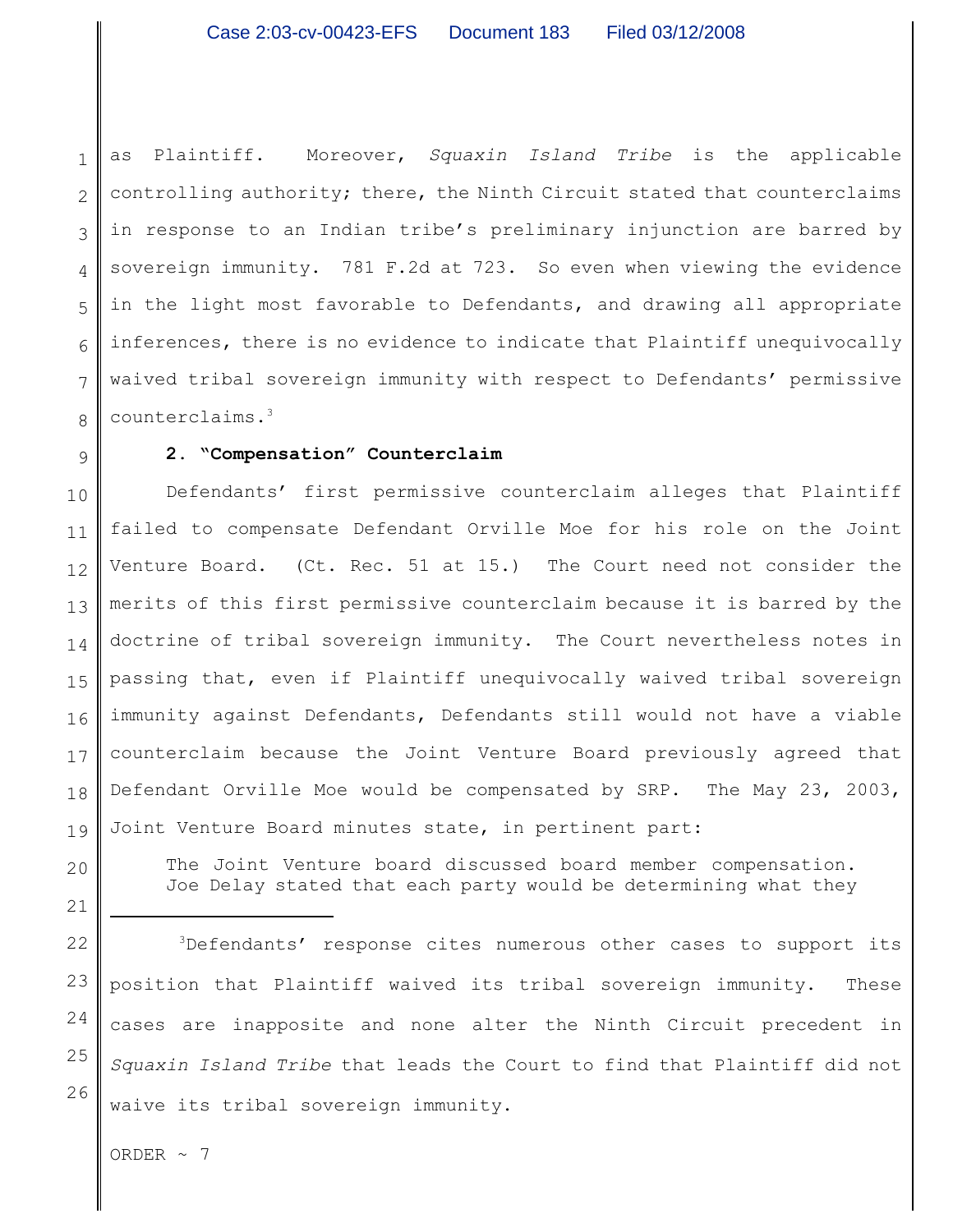would pay to their board members. Kent Caputo summarized that the tribe's board members would be compensated out of their 51%, and SRP's board members would be compensated out of their 49%.

3 4 5 6 (Ct. Rec. 181-4.) Because Defendant Orville Moe is an SRP board member, it was SRP's responsibility to compensate Defendant Orville Moe. Accordingly, Defendants cannot have a permissive counterclaim against Plaintiff based on failure to compensate.

# **3. Defamation and Tortious Interference Counterclaims**

8 9 10 11 12 13 14 15 16 17 18 19 20 Defendants' second and third permissive counterclaims allege that Plaintiff made disparaging comments about Defendant Orville Moe that injured his business reputation and interfered with his "right to engage in economic relations with third parties." (Ct. Rec. 51 at 15.) As stated, the Court need not consider the merits of Defendants' second and third permissive counterclaims because they are barred by the doctrine of tribal sovereign immunity. The Court nevertheless notes in passing that again, even if Plaintiff unequivocally waived tribal sovereign immunity against Defendants, their counterclaims would fail based on abandonment (in their summary judgment response, Defendants neither mention case law nor articulate specific facts demonstrating that there are a genuine issues for trial on these counterclaims). *Matsushita Elec. Indus. Co.,* 475 U.S. at 586-87.

## **III. Conclusion**

22 23 24 25 26 Accordingly, **IT IS HEREBY ORDERED:** Plaintiff's Motion for Summary Judgment **(Ct. Rec. 165)** is **GRANTED.** Defendants' three identifiable counterclaims: (1) Plaintiff allegedly failed to compensate Defendant Orville More for his role on the Joint Venture Board; (2) Plaintiff allegedly made disparaging comments about Defendant Orville Moe that

ORDER  $\sim$  8

1

2

7

21